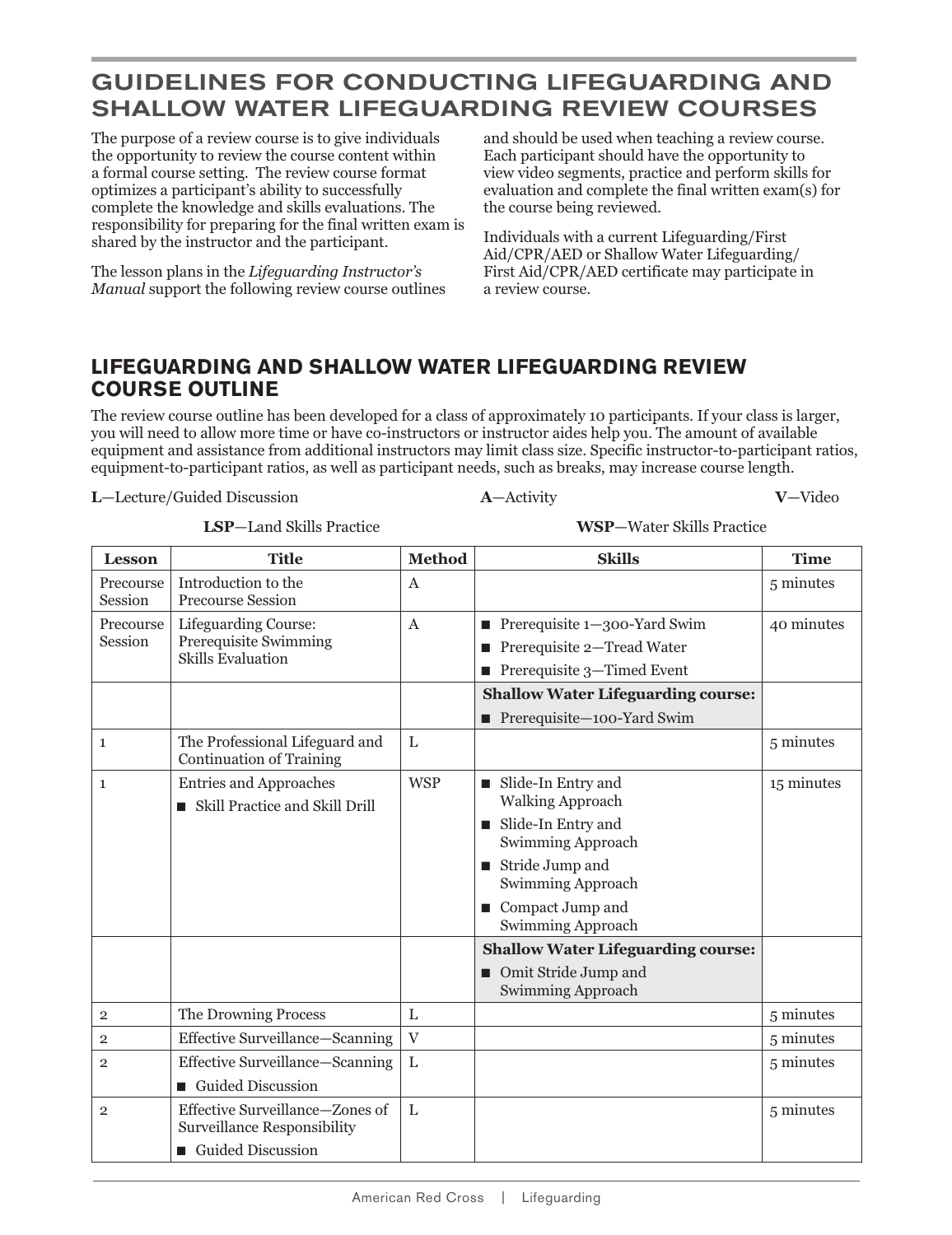| $\overline{2}$ | Guarding a Variety of Activities                                                           | L          |                                                                                                                                                                                                                                                                                                        | 5 minutes  |
|----------------|--------------------------------------------------------------------------------------------|------------|--------------------------------------------------------------------------------------------------------------------------------------------------------------------------------------------------------------------------------------------------------------------------------------------------------|------------|
|                | $\blacksquare$ Lecture and<br><b>Guided Discussion</b>                                     |            |                                                                                                                                                                                                                                                                                                        |            |
| $\,3$          | <b>Emergency Action Plans</b>                                                              | L/V        |                                                                                                                                                                                                                                                                                                        | 10 minutes |
| 3              | Rescue Skills, Part 1: Rescues at<br>or Near the Surface                                   | V          |                                                                                                                                                                                                                                                                                                        | 10 minutes |
| $\mathbf{3}$   | Rescue Skills, Part 1: Rescues at<br>or Near the Surface<br>Skill Practice and Skill Drill | <b>WSP</b> | Reaching Assist from the Deck<br>$\blacksquare$ Simple Assist<br>■ Active Victim Front Rescue<br>■ Active Victim Rear Rescue<br>■ Passive Victim Rear Rescue<br>Multiple Victim Rescue                                                                                                                 | 30 minutes |
|                |                                                                                            |            | <b>Shallow Water Lifeguarding course:</b><br>Reaching Assist from the Deck and<br>Simple Assist<br>■ Active Victim Front Rescue, Active<br>Victim Rear Rescue and Multiple<br>Victim Rescue in water up to<br>5 feet deep<br><b>Passive Victim Rear Rescue (with</b><br>victim at or near the surface) |            |
| $\overline{4}$ | Rescue Skills, Part 2: Submerged<br><b>Victim Rescues</b>                                  | $\rm V$    |                                                                                                                                                                                                                                                                                                        | 10 minutes |
| $\overline{4}$ | In-Water Skill Session: Rescue<br>Skills, Part 2: Submerged<br><b>Victim Rescues</b>       | <b>WSP</b> | ■ Submerged Passive Victim in<br><b>Shallow Water</b><br>Feet-First Surface Dive in Deep Water<br>Head-First Surface Dive in Deep Water<br>Submerged Victim in Deep Water<br>Two-Person Removal from the Water<br>Using a Backboard                                                                    | 30 minutes |
|                |                                                                                            |            | <b>Shallow Water Lifeguarding course:</b><br>■ Submerged Passive Victim in<br><b>Shallow Water</b><br>Two-Person Removal from the Water<br>Using a Backboard                                                                                                                                           |            |
| $\overline{4}$ | In-Water Skill Session: Putting<br>It All Together<br>Skill Drill, Part 2                  | <b>WSP</b> | ■ Water Rescue<br>o Submerged Passive Victim in<br>Deep Water<br>o Two-Person Removal from the<br>Water Using a Backboard<br>o Putting on Gloves with Wet Hands                                                                                                                                        | 30 minutes |
|                |                                                                                            |            | <b>Shallow Water Lifeguarding course:</b><br>■ Water Rescue<br>o Submerged Passive Victim in<br><b>Shallow Water</b><br>o Two-Person Removal from the<br>Water Using a Backboard<br>o Putting on Gloves with Wet Hands                                                                                 |            |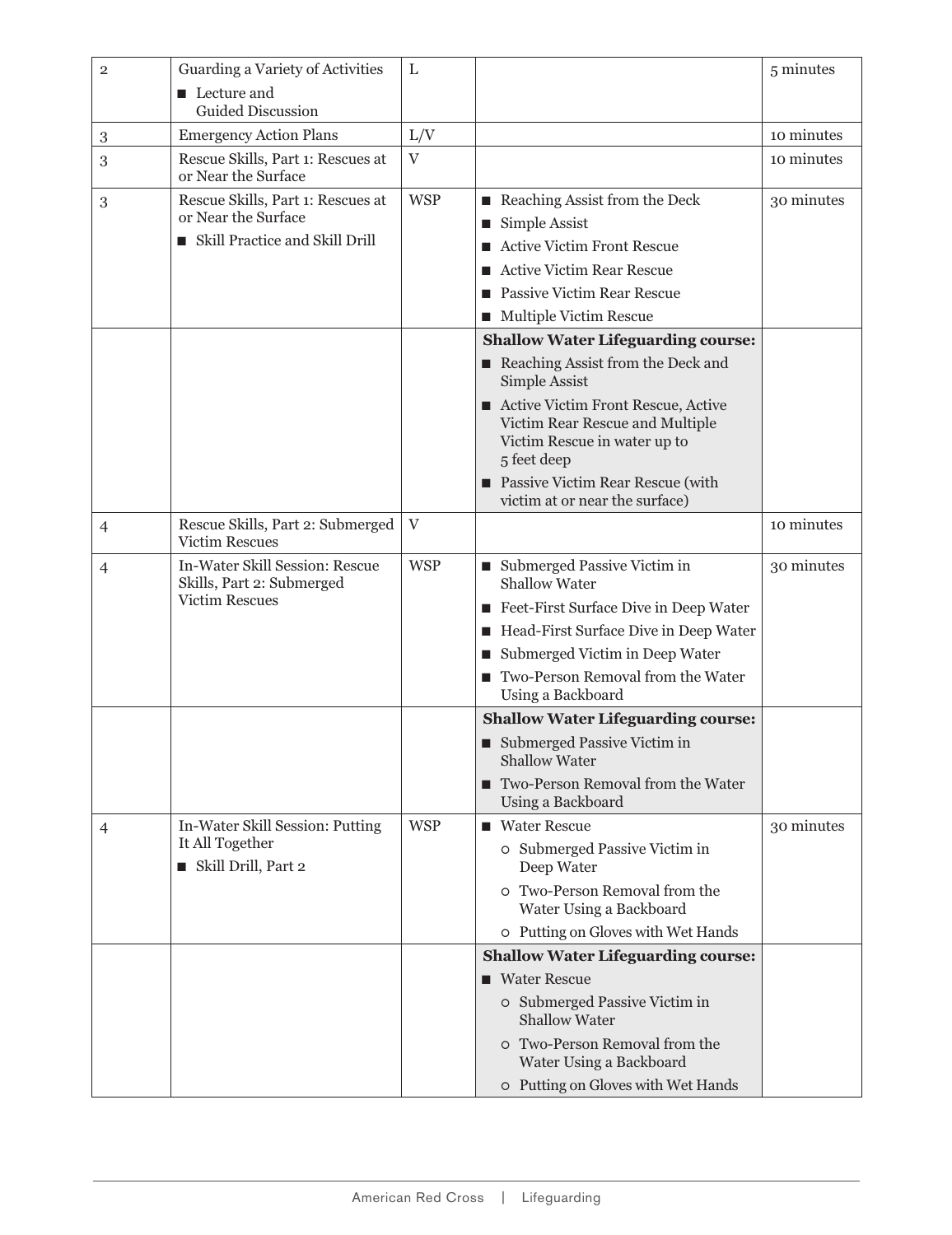| 5 | <b>Standard Precautions</b>                                | L/ LSP     | Removing Disposable Gloves                                               | 5 minutes  |
|---|------------------------------------------------------------|------------|--------------------------------------------------------------------------|------------|
| 5 | Performing a Primary                                       | L/V/LSP    | ■ Primary Assessment-Adult                                               | 10 minutes |
|   | Assessment-Adult                                           |            | Modified H.A.IN.E.S.                                                     |            |
| 5 | Performing a Primary                                       | L/V/ LSP   | ■ Primary Assessment-Child or Infant                                     | 10 minutes |
|   | Assessment-Child or Infant                                 |            | Modified H.A.IN.E.S.                                                     |            |
| 5 | <b>Giving Ventilations</b>                                 | V/ LSP     | Giving Ventilations-Adult                                                | 15 minutes |
|   |                                                            |            | Giving Ventilations-Child or Infant                                      |            |
| 5 | Giving Ventilations Using a<br>Bag-Valve-Mask Resuscitator | <b>LSP</b> | Giving Ventilations Using a Bag-Valve-<br>Mask Resuscitator-Two Rescuers | 10 minutes |
| 5 | Airway Obstruction                                         | L/V/ LSP   | Conscious Choking-Adult and Child                                        | 20 minutes |
|   |                                                            |            | Conscious Choking-Infant                                                 |            |
|   |                                                            |            | ■ Unconscious Choking-Adult<br>and Child                                 |            |
|   |                                                            |            | ■ Unconscious Choking-Infant                                             |            |
| 5 | In-Water Skill Session: Putting                            | A          | ■ Water Rescue                                                           | 20 minutes |
|   | It All Together<br>■ Skill Drill                           |            | o Submerged Passive Victim in<br>Deep Water                              |            |
|   |                                                            |            | o Two-Person Removal from the<br>Water Using a Backboard                 |            |
|   |                                                            |            | o Putting on Gloves with Wet Hands                                       |            |
|   |                                                            |            | o Using a Bag-Valve-Mask<br>Resuscitator-Two Rescuers                    |            |
|   |                                                            |            | <b>Shallow Water Lifeguarding course:</b>                                |            |
|   |                                                            |            | ■ Water Rescue                                                           |            |
|   |                                                            |            | o Submerged Passive Victim in<br><b>Shallow Water</b>                    |            |
|   |                                                            |            | o Two-Person Removal from the<br>Water Using a Backboard                 |            |
|   |                                                            |            | o Putting on Gloves with Wet Hands                                       |            |
|   |                                                            |            | o Using a Bag-Valve-Mask<br>Resuscitator-Two Rescuers                    |            |
| 6 | <b>CPR</b>                                                 | L/V/ LSP   | ■ CPR-Adult and Child                                                    | 20 minutes |
|   |                                                            |            | $\blacksquare$ CPR-Infant                                                |            |
| 6 | Two-Rescuer CPR                                            | L/V/ LSP   | Two-Rescuer CPR-Adult and Child                                          | 10 minutes |
|   |                                                            |            | Two-Rescuer CPR-Infant                                                   |            |
| 6 | When the Heart Stops and AEDs                              | L          |                                                                          | 5 minutes  |
| 6 | Using an AED                                               | V/LSP      | Using an AED-Adult, Child or Infant                                      | 5 minutes  |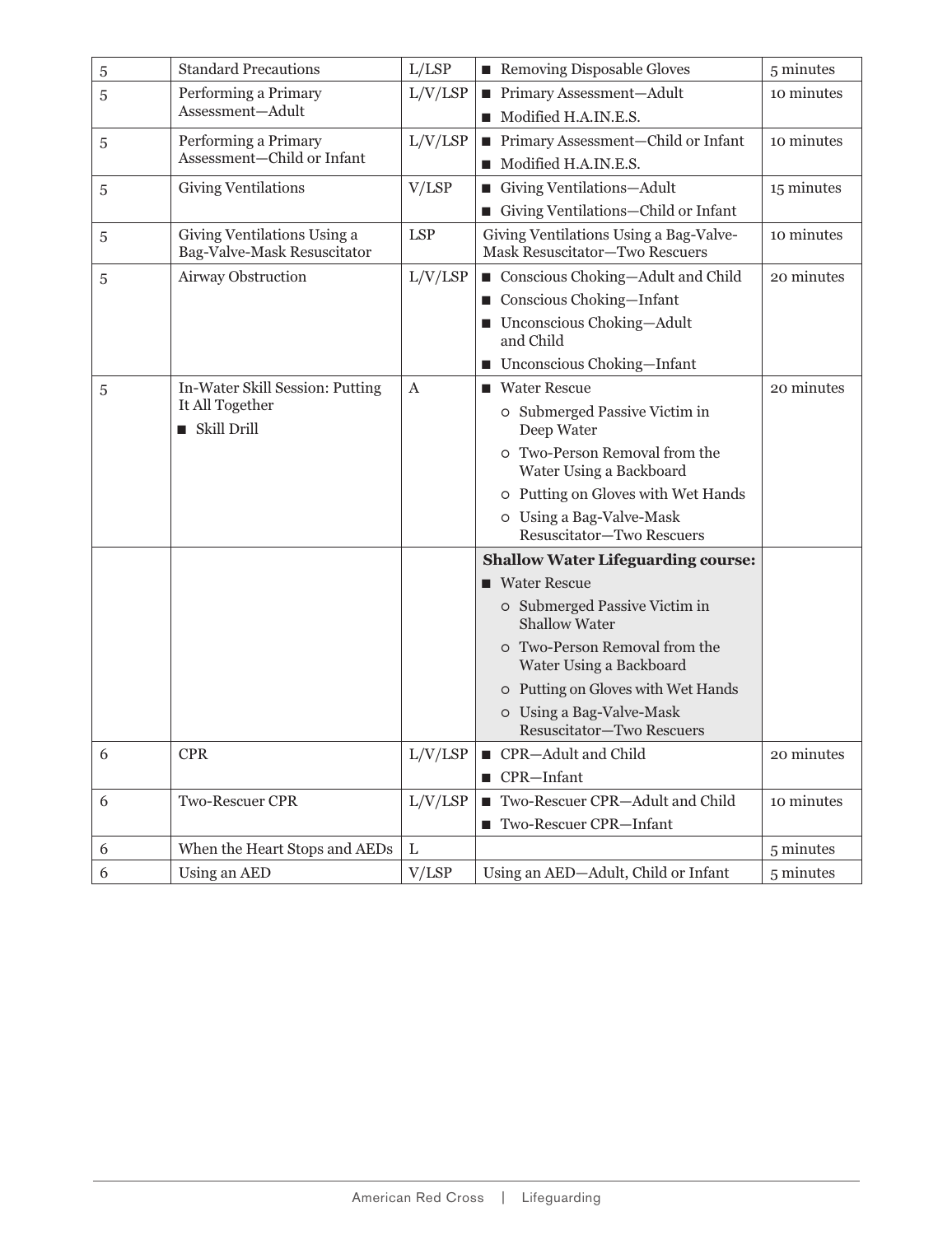| 6              | In-Water Skill Session: Putting                           | $\boldsymbol{A}$          | ■ Water Rescue                                                          | 30 minutes |
|----------------|-----------------------------------------------------------|---------------------------|-------------------------------------------------------------------------|------------|
|                | It All Together                                           |                           | o Submerged Passive Victim in                                           |            |
|                | Skill Drill-Timed Response                                |                           | Deep Water                                                              |            |
|                | Skill Drill-Multiple-Rescuer                              |                           | o Two-Person Removal from                                               |            |
|                | Response                                                  |                           | the Water Using a Backboard<br>(2 minutes)                              |            |
|                |                                                           |                           | o Primary Assessment-Adult                                              |            |
|                |                                                           |                           | o One-Person CPR (3 minutes)                                            |            |
|                |                                                           |                           | <b>Shallow Water Lifeguarding course:</b>                               |            |
|                |                                                           |                           | ■ Water Rescue                                                          |            |
|                |                                                           |                           | o Submerged Passive Victim in                                           |            |
|                |                                                           |                           | <b>Shallow Water</b>                                                    |            |
|                |                                                           |                           | o Two-Person Removal from<br>the Water Using a Backboard<br>(2 minutes) |            |
|                |                                                           |                           | o Primary Assessment-Adult                                              |            |
|                |                                                           |                           | o One-Person CPR (3 minutes)                                            |            |
| $\overline{7}$ | Responding to Injuries                                    | V                         |                                                                         | 5 minutes  |
| 7              | Responding to Injuries                                    | <b>LSP</b>                | Controlling External Bleeding                                           | 15 minutes |
|                | Controlling Bleeding                                      |                           |                                                                         |            |
| $\overline{7}$ | Responding to Injuries                                    | <b>LSP</b>                | $\blacksquare$ Splinting: Arm                                           | 20 minutes |
|                | Injuries to Muscles, Bones<br>and Joints                  |                           | ■ Splinting: Leg or Foot                                                |            |
| 7              | Putting It All Together-First<br>Aid Scenarios            | $\mathbf{A}$              |                                                                         | 15 minutes |
| $\overline{7}$ | Caring for Head, Neck and<br>Spinal Injuries on Land      | L/V/LSP                   | ■ Standing Victim                                                       | 20 minutes |
|                |                                                           |                           | Nonstanding Victim                                                      |            |
| $\overline{7}$ | When Things Do Not Go<br>As Practiced                     | $\ensuremath{\mathbf{V}}$ |                                                                         | 5 minutes  |
| 7              | In-Water Skills Session-When                              | <b>WSP</b>                | Front-Head Hold Escape                                                  | 30 minutes |
|                | Things Do Not Go as Practiced                             |                           | Rear-Head Hold Escape                                                   |            |
|                |                                                           |                           | In-Water Ventilations-Shallow Water                                     |            |
|                |                                                           |                           | In-Water Ventilations-Deep Water                                        |            |
|                |                                                           |                           | <b>Shallow Water Lifeguarding course:</b>                               |            |
|                |                                                           |                           | Front-Head Hold Escape and Rear-<br>Head Hold Escape in Shallow Water   |            |
|                |                                                           |                           | ■ In-Water Ventilations-Shallow Water                                   |            |
| $\,8\,$        | Final Written Exam:<br>Section 1-CPR/AED for the          | A                         |                                                                         | 40 minutes |
|                | Professional Rescuer and<br>First Aid                     |                           |                                                                         |            |
| $\,8\,$        | Caring for Head, Neck and<br>Spinal Injuries in the Water | L/V                       |                                                                         | 5 minutes  |
|                | ■ Team Spinal Backboarding                                |                           |                                                                         |            |